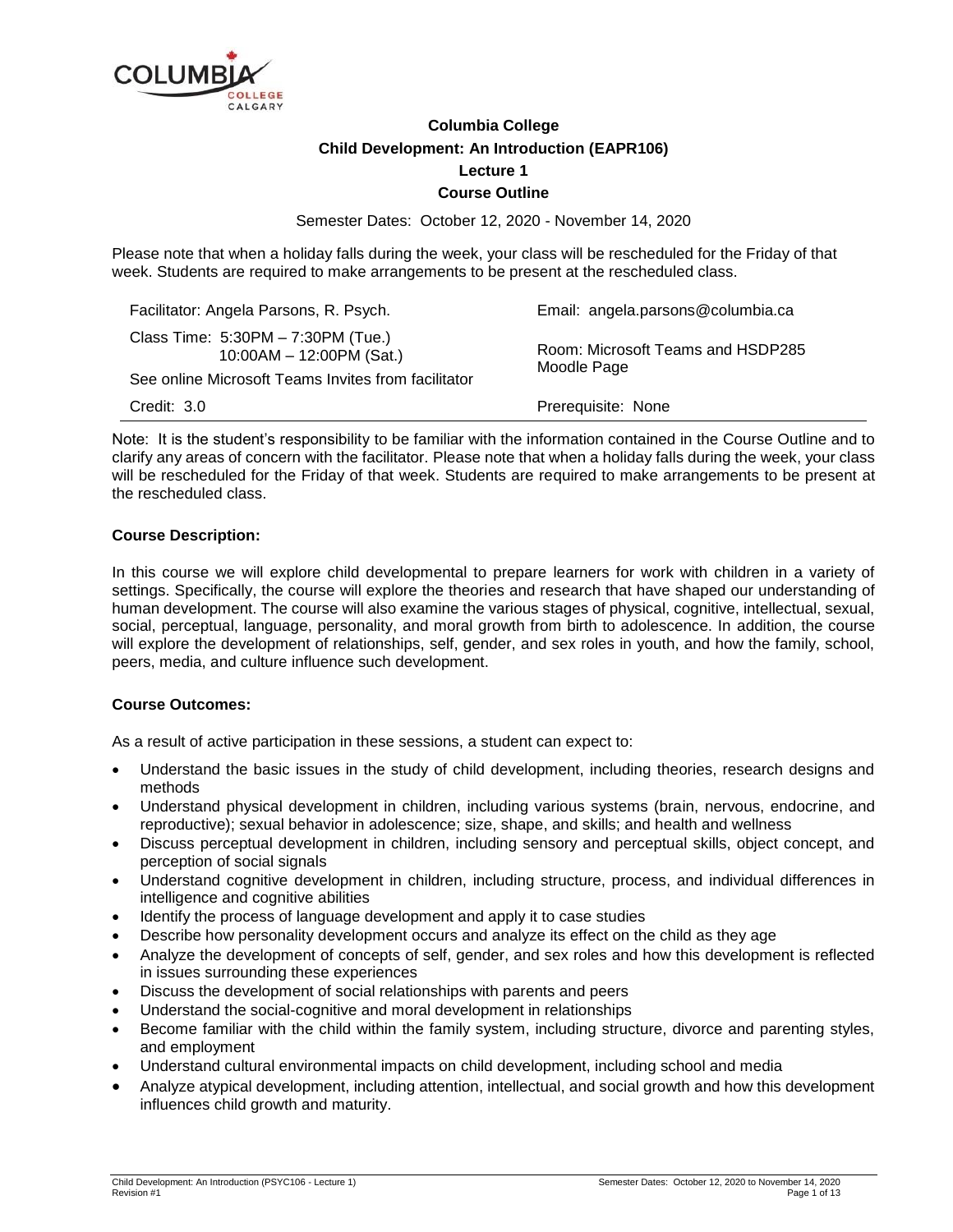### **Course Format:**

This remote course uses a variety of online teaching/learning methods including discussion, personal reflection, experiential exercises, student presentations, role-plays, group activities and especially case studies. Our faculty aims to create a learning environment where the learner is actively engaged in inquiry, critical thinking and problem solving. The online classroom provides you with a place where you can learn with and from others in a cooperative and collaborative manner.

You are expected to take a very active part in online class discussions in addition to taking responsibility for your own learning. The course expects you to be a positive and co-operative team member. Columbia College uses a facilitation model of instruction where the facilitator's role is to facilitate your learning. The expectation is that you will come to class prepared with pre-class homework completed. Your facilitator will engage you in activities that are based on your completed homework and readings. Your enthusiastic and positive approach in the classroom will create an atmosphere that will help every student develop the knowledge, skills and attitudes that are needed for success.

How you conduct yourself in our synchronous and asynchronous class activities will, to a large extent, mirror your conduct in society and your future work site. For example, if you have a tendency to ask questions, challenge the ideas of others in a respectful manner, draw out the best from your colleagues, and encourage both group development and task accomplishment in this class, it is likely you will do the same at work. A high level of student involvement and developing professionalism is expected in the online classroom as you work towards your goal.

### **Required Textbooks and Equipment:**

Martorell G & Papalia D. (2013) *Child M-Series 1st Edition*. Canada: McGraw-Hill Publishing.

### **Recommended Readings and Resources:**

Also, use other academic sources like Google Scholar.

*Further Recommended Readings and Resources:*

*N/A*

### **Homework Assignment Due for the First Class:**

- Read Chapter 1 of your text in preparation for your first class.
- As a result of your reading assignment, write down at least three (3) questions that you would find beneficial to discuss in class.
- Prepare for a test on the assigned readings.
- Read this course outline and be prepared to discuss in class.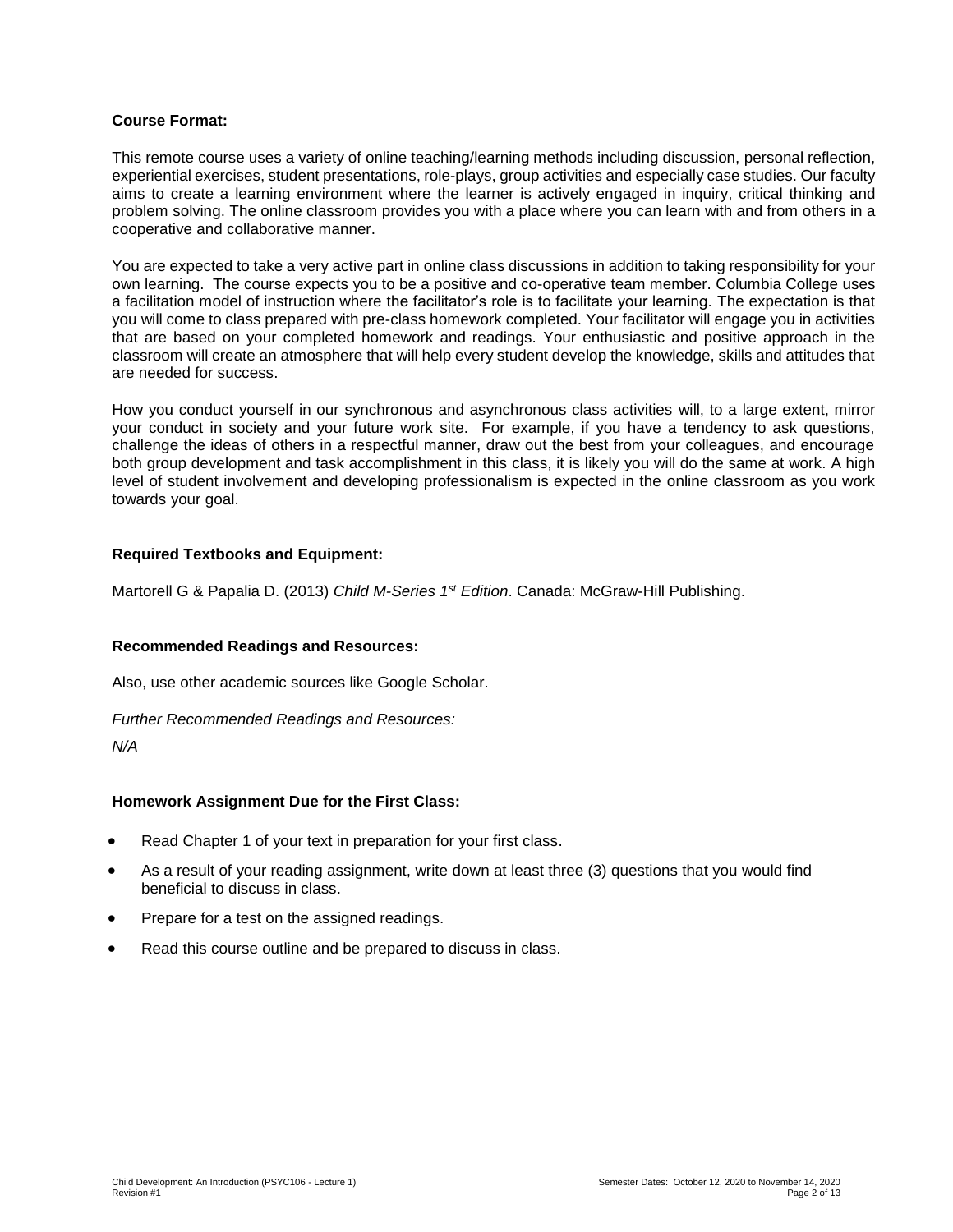## **Evaluation - Assessment of Student Performance:**

The final grade in the course will be based on the following elements. Wherever possible facilitators will use rubrics to assess your performance and offer feedback.

| <b>Title of Assignment/Examination</b> | Due Date           | Weight |
|----------------------------------------|--------------------|--------|
| Daily Tests                            | Class $1 - 10$     | 25%    |
| Individual Presentation                | Classes 3-10       | 20%    |
| <b>Writing Assignment A Outline</b>    | Class 5            | 5%     |
| <b>Writing Assignment A</b>            | Class <sub>7</sub> | 20%    |
| <b>Final Reflective Topic</b>          | Class 10           | 30%    |

Please note that all homework and assignments are due at 11:59PM on the due date.

### **Grading:**

Grades for each component will be added together at the end of the semester. The final total will be translated to the Columbia College's 4.0 grading scale as follows:

*Marking and Grading Conversion:*

| <b>Description</b> | <b>Letter Grade</b> | <b>Grade Points</b> |     | <b>Percentage Scale</b> |
|--------------------|---------------------|---------------------|-----|-------------------------|
|                    | $A+$                | 4.0                 | 100 | 95                      |
| Excellent          | A                   | 4.0                 | 94  | 90                      |
|                    | A-                  | 3.7                 | 89  | 85                      |
|                    | $B+$                | 3.3                 | 84  | 80                      |
| Good               | B                   | 3.0                 | 79  | 75                      |
|                    | B-                  | 2.7                 | 74  | 70                      |
| Satisfactory       | $C+$                | 2.3                 | 69  | 65                      |
|                    | C                   | 2.0                 | 64  | 60                      |
|                    | $C-$                | 1.7                 | 59  | 55                      |
| Poor               | D                   | 1.0                 | 54  | 50                      |
| Failure            | F                   | 0.0                 | 49  | 0                       |

### **Please note that to pass this course you must earn at least a "D" (a minimal pass).**

### **Submission and Completion of Assignments:**

You are expected to submit assignments on the due date. Any late assignments may be assessed a marking penalty of 5% per day. If you are unable to submit an assignment on the due date, you must request an extension **before** the due date by filling out an *Application for Assignment Extension form (SSPP-F012)* that is to be submitted to the Department Chair for approval. This form is available on Columbia's website, Bldg. 802 – Main Office and from Department Chairs.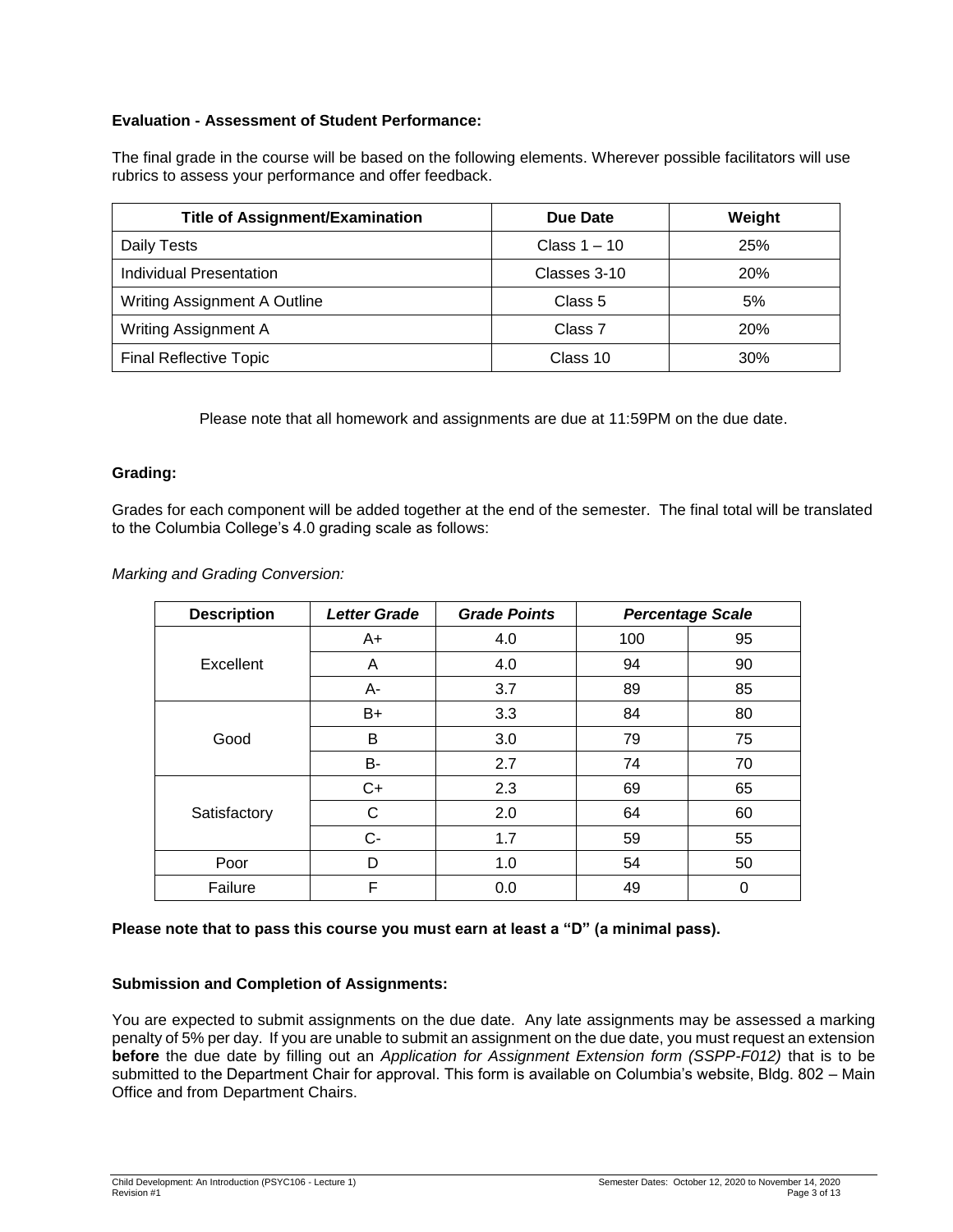## **Attendance Requirements:**

Columbia College believes that students are committed to their program and learning experiences. However, it is understood that there are times when students may be absent. Any absences can be viewed as a potentially serious disruption of the learning process and necessary achievement of the learning objectives. Being late is also considered unacceptable as it interferes with the learning opportunities of others. Unavoidable absences or lateness must be reported to the course facilitator in advance. Please refer to Columbia College's *Attendance Policy and Regulations (ADM-P151)* for detailed information on Attendance Requirements.

# **Academic Integrity:**

Academic dishonesty is a serious offence and can result in suspension or expulsion from Columbia College.

There is no tolerance for academic dishonesty and any student caught plagiarizing is subject to serious sanctions as outlined in the *Student Code of Conduct Policy (ADM-P229)*. Students are encouraged to familiarize themselves with this policy and avoid any behavior that could possibly be seen as cheating, plagiarizing, misrepresenting, or putting into question the integrity of one's academic work.

# **Student Conduct:**

It is the responsibility of each student to uphold the expectations and responsibilities outlined in the *Student Code of Conduct Policy (ADM-P229), Columbia's Commitment to Human Rights and Diversity Policy (ADM-P029),* and any additional requirements established by your program.

Generally, each student will:

- be respectful and courteous toward others;
- demonstrate appropriate and supportive communication skills, and coach, assist, advise and otherwise support other students in their studies;
- manage any personal stress and conflict in a positive and resourceful manner, and assist others to do the same;
- be dressed in a manner appropriate for their workplace or learning environment, as established by the program;
- conduct themselves in a professional manner with regard to their communication with others and their behavior in class;
- conduct themselves with academic integrity in all of their learning activities, tests, exams, and assignments
- keep up with day-to-day classroom and course expectations.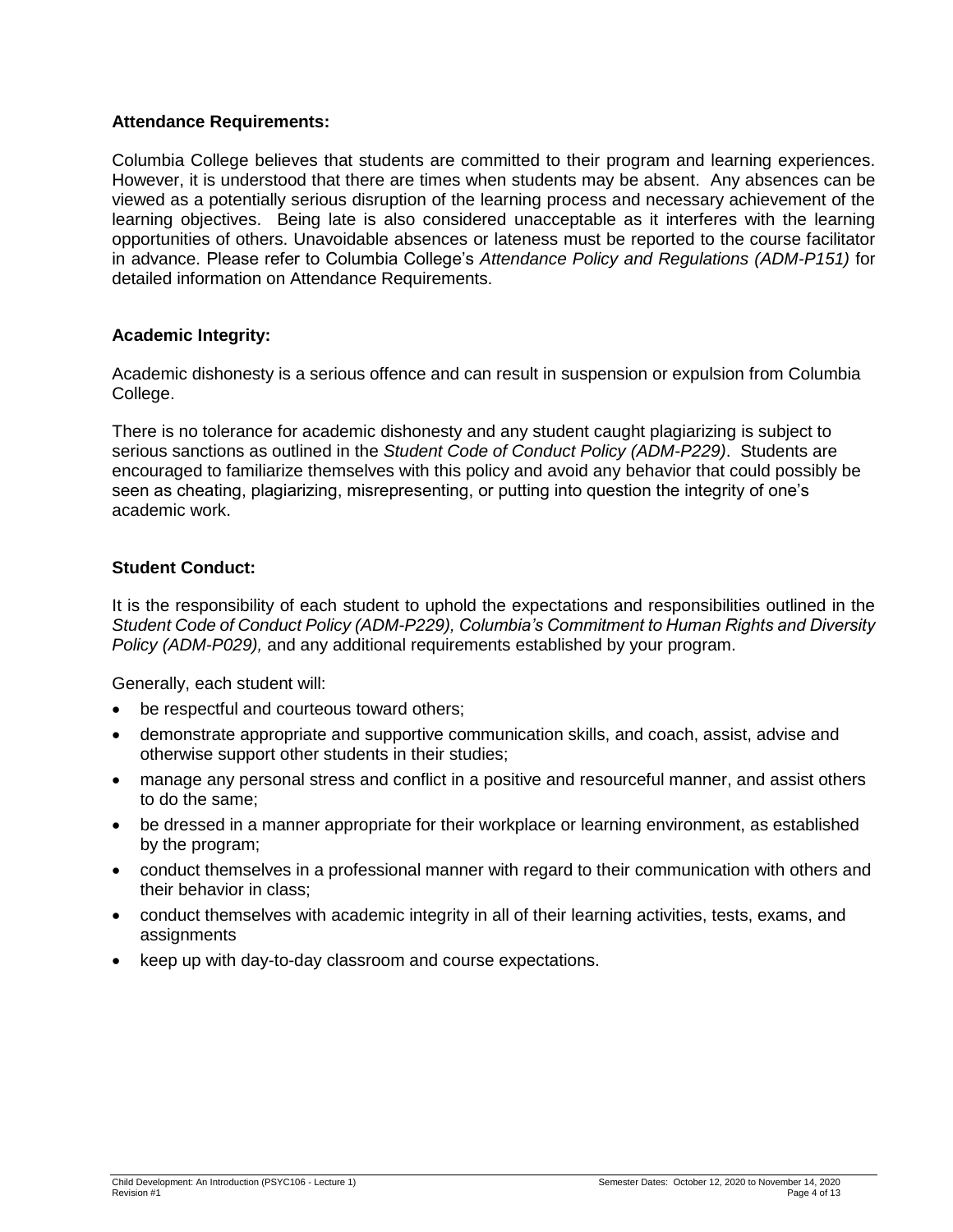## **Important Dates:**

| <b>Description</b>                               | <b>Date</b>                                                                                                            |
|--------------------------------------------------|------------------------------------------------------------------------------------------------------------------------|
| Last to add/drop courses                         | 5 school operating days from the start of the<br>semester OR before the third scheduled class,<br>whichever is greater |
| Last day to withdraw without academic<br>penalty | 50% or less of the semester has been completed                                                                         |

# **Appeals:**

Please refer to the *Student Appeal Policy (ADM-P177)*.

# **Students with Temporary or Permanent Disabilities or Medical Condition:**

Students with temporary or permanent disabilities or medical condition may apply for accommodations. To be considered for an accommodation, a student must register with Columbia College's Accessibility Services by making an appointment with an Accessibility Services Advisor – Main Office – Bldg. 802 or emailing [accessibilityservices@columbia.ab.ca.](mailto:accessibilityservices@columbia.ab.ca) The Department Chair or facilitator is not able to provide you with any accommodations without you taking this step. Please refer to Columbia College's website to review the *Student Accommodation Policy (ADM-P188) and the Student Guide to Accessibility Handbook (SSCM-001).*

## **Student Support:**

Students should be aware that Life Coaching, Career and Accessibility Services, and Student Support Services (i.e. tutoring, academic strategists, etc.) are provided by Columbia College. Inquire how to request these services at the Main Office in building 802. It is the student's responsibility to discuss their specific learning needs with the appropriate service provider.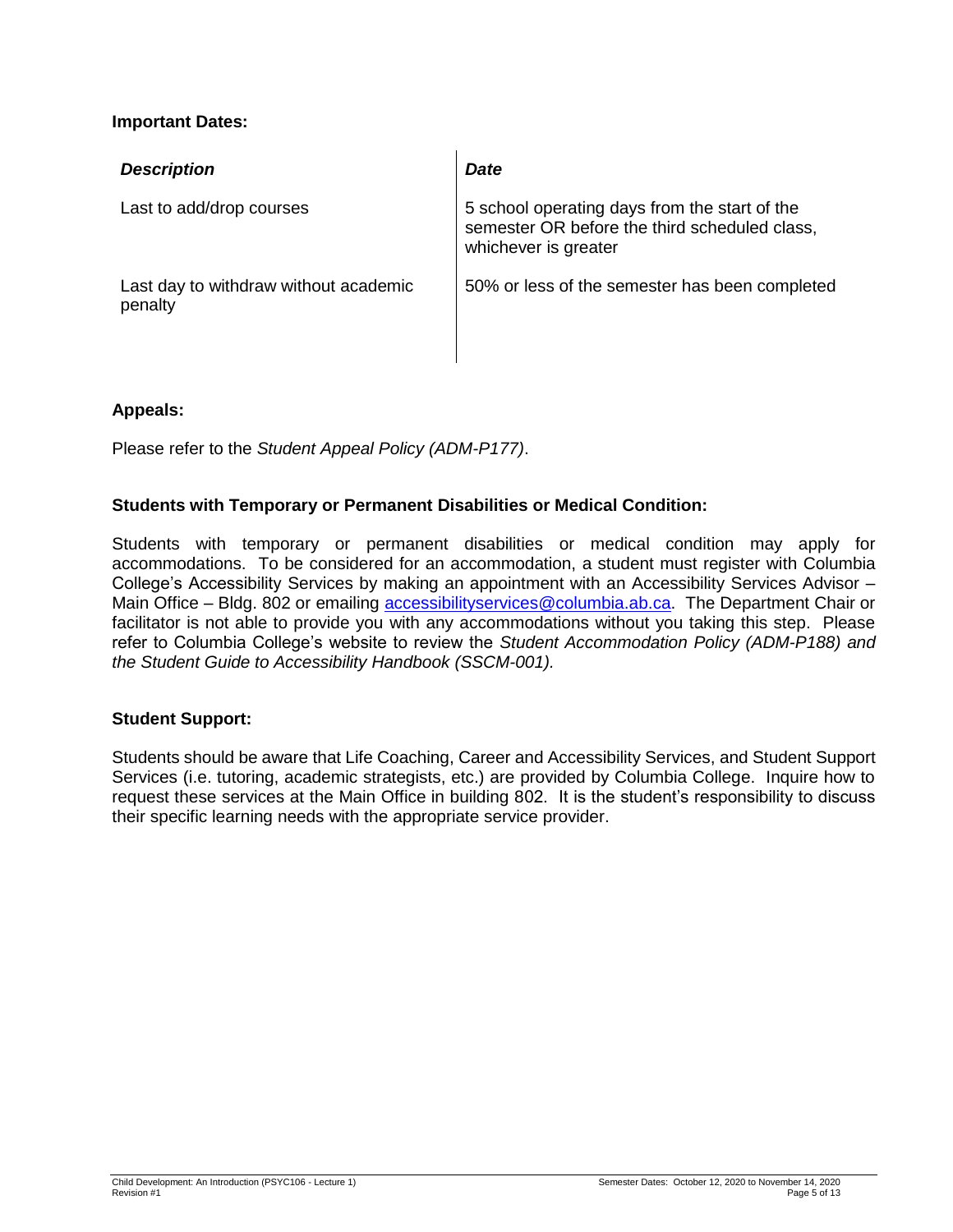### **Class Schedule/Overview:**

Please note that this schedule is subject to change. Any changes or cancellations will be emailed to you. It is your responsibility to check the email address you have given to the school on a daily basis for any messages from the Department Chair/designate, facilitator or College Administration. It is the student's responsibility to be familiar with the information contained in the Course Outline and to clarify any areas of concern with the facilitator.

| <b>Class Session</b> | <b>Topics</b>                                                                                                                                                                               | <b>Pre-Class Readings</b>                                                |
|----------------------|---------------------------------------------------------------------------------------------------------------------------------------------------------------------------------------------|--------------------------------------------------------------------------|
| <b>Class 1</b>       | Introduce Syllabus and Text<br>$\bullet$<br>Chapter 1: Introductions to Child Development<br>$\bullet$<br><b>Discuss Class Assignments</b><br>$\bullet$                                     | Chapter 1<br>$\bullet$                                                   |
| <b>Class 2</b>       | Chapter 6: Cognitive Development 0 to 3<br>Chapter 7 Psychosocial Development 0 to 3<br>$\bullet$                                                                                           | Chapters 6 & 7<br>$\bullet$                                              |
| Class 3              | Chapter 8: Physical Development and Health in<br>$\bullet$<br>Early Childhood<br><b>Individual Presentations</b><br>$\bullet$                                                               | Chapter 8<br>$\bullet$                                                   |
| <b>Class 4</b>       | Chapter 9: Cognitive Development in Early<br>$\bullet$<br>Childhood<br><b>Individual Presentations</b><br>$\bullet$                                                                         | Chapter 9<br>$\bullet$                                                   |
| Class <sub>5</sub>   | Chapter 10 Psychosocial Development in Early<br>$\bullet$<br>Childhood<br><b>Individual Presentations</b><br>$\bullet$                                                                      | Chapter 10<br>$\bullet$<br><b>Writing Assignment A Due</b>               |
| Class <sub>6</sub>   | Chapter 11: Physical Development and Health in<br>$\bullet$<br>Middle Childhood<br><b>Individual Presentations</b><br>$\bullet$                                                             | Chapter 11<br>$\bullet$                                                  |
| Class <sub>7</sub>   | Chapter 12: Cognitive Development in Middle<br>$\bullet$<br>Childhood<br><b>Individual Presentations</b><br>$\bullet$                                                                       | Chapter 12<br>$\bullet$<br><b>Writing Assignment B Due</b><br>$\bullet$  |
| Class 8              | Chapter 13: Psychosocial Development in Middle<br>$\bullet$<br>Childhood<br><b>Individual Presentations</b><br>$\bullet$                                                                    | Chapter 13<br>$\bullet$                                                  |
| Class <sub>9</sub>   | Chapter 14: Physical Development and Health in<br>$\bullet$<br>Adolescence<br>Chapter 15: Cognitive Development in Adolescence<br>$\bullet$<br><b>Individual Presentations</b><br>$\bullet$ | Chapter 14<br>$\bullet$<br>Chapter 15<br>$\bullet$                       |
| Class 10             | Psychosocial Development in Adolescence<br><b>Individual Presentations</b>                                                                                                                  | Chapter 16<br>$\bullet$<br><b>Final Reflection Project</b><br><b>Due</b> |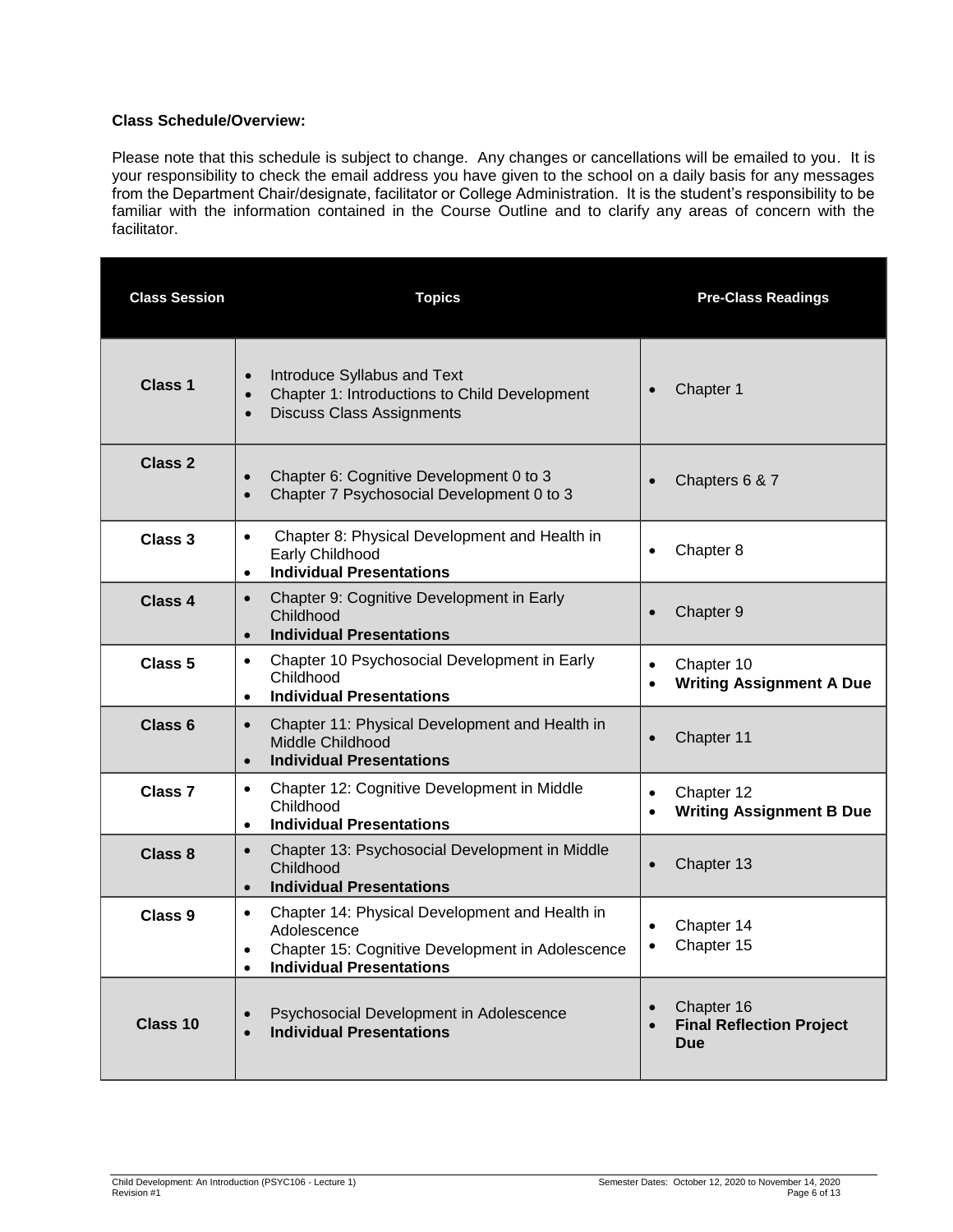### **Appendix 1 Assignment Outlines**

## **Please note: Students must complete all assignments, tests, and final projects in order to pass this course**

### **Daily Tests Due Date: Each class from classes 1 through 10. Weight: 25%**

Students will be expected to read the assigned chapters in the text and other assigned readings and be prepared to write a graded test based on these reading assignments prior to the scheduled class. All tests are available on Moodle from 8:30 AM to 11:59 PM on the day of the scheduled class.

### **Individual Presentations Due Date: Each class from classes 3 thru 10 Weight: 20%**

Individually, participants will work to develop, plan and deliver a 5-8-minute presentation based on **one** concept from the course.

Using an excellent variety of presentation methods, participants will highlight key features and insights from their chosen concept and relate them to practical application, personal stories and information from course material and texts.

The presentation must include the following:

- 1. Present an outline of the key points of the concepts and explain how these key concepts apply to your chosen program.
- 2. Students should choose one concept and should relate the concept to a real-life situation, such as an educational setting.
- 3. Students should present using a program learned in INTE125 PowerPoint/Prezi for example

Students should be prepared to respond to questions from class members. Students will be evaluated on their individual presentation using the *Oral Presentation Rubric* provided in this course outline.

#### **Writing Assignment A Outline Due: Class 5 Weight: 5%**

Students are required to complete an outline for Assignment A including the following parts:

- a) Thesis Statement (briefly mentioning what main ideas will be covered in Writing Assignment A)
- b) Outline of all main ideas supported with specific examples from the textbook (these examples must be cited in APA)

Students will be provided with a template to use to complete this assignment.

#### **Writing Assignment A Due: Class 7 Weight: 20%**

Choose *one* of the following topics for your Writing Assignment A:

Topic A: Briefly describe oppositional defiant disorder, school phobia, and childhood depression. What kinds of psychological treatments are available to families who suffer with mental illness?  What roles can an education assistant play in supporting youth with opposition defiance disorder?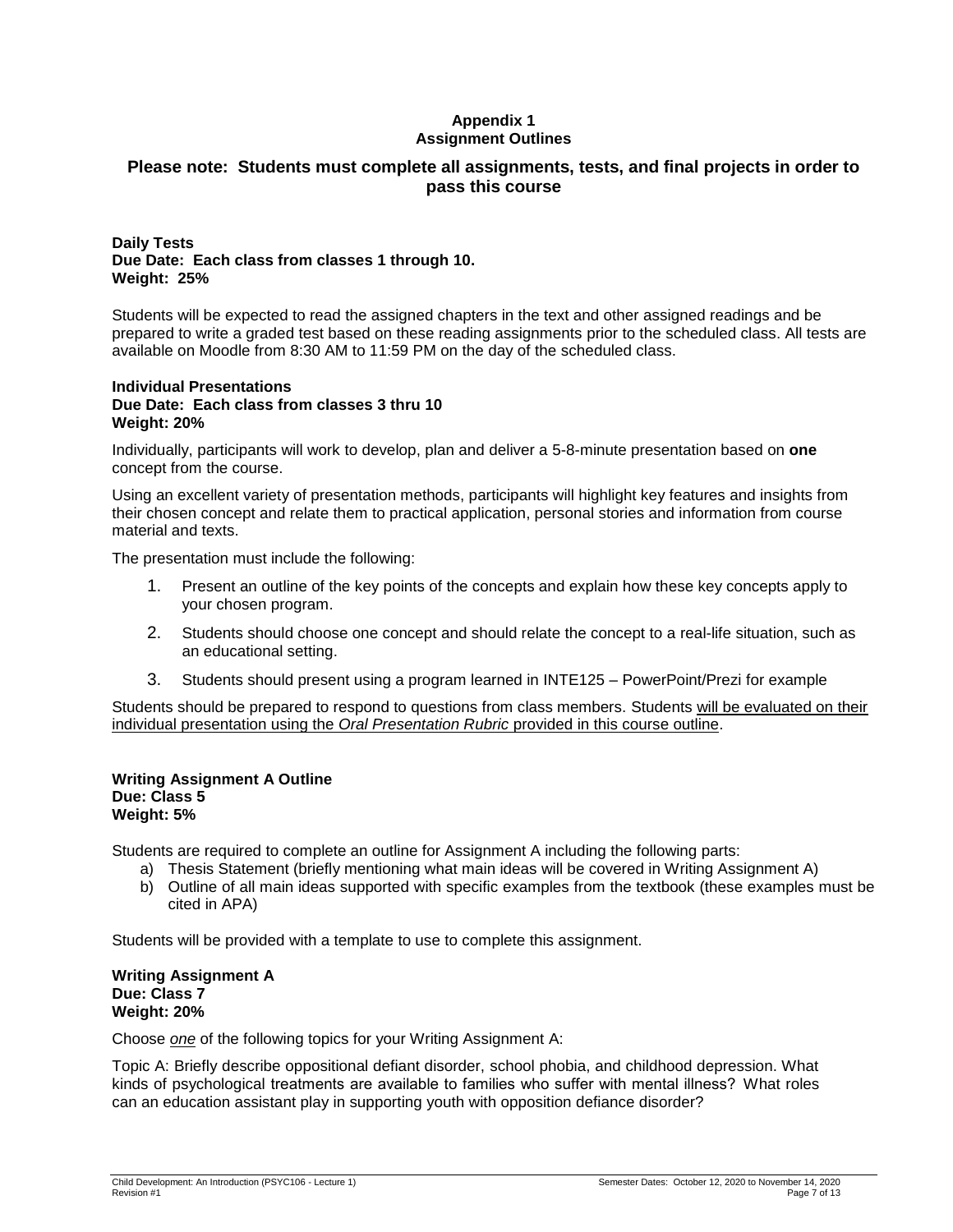### Topic B:

Explain the differences between hostile aggression, instrumental aggression, and relational aggression. Explain gender differences with regard to aggression.  What role can an education assistant play in supporting schools and students with regards to aggression?

## **Final Reflection Project (Critical Writing Response)**

### **Due Date: Class 10**

### **Weight: 30%**

The final project will enable you to explore an area within the field of Child Development and apply it to the classroom. You have explored the various domains of child development, including cognitive, physical and socio-emotional domains. These three domains are closely interrelated. Please choose one of these areas and explore the topic more thoroughly than is presented in the text.

Explain how you could successfully integrate your learning of a given area into the classroom so that children can develop in the best way possible.

What are the implications if this is not done?

Your reflection should be more than a review of material in the text, but rather an expanded, more thorough learning that may be relevant to you now or in the future.

### **Writing Assignment Expectations (Both Writing Assignment A and Reflection Project):**

- **Objective:** The objectives of the two writing assignments are to critically apply concepts, ideas, and procedures to facilitate higher level learning. The assignments are designed so students can demonstrate depth of knowledge related to the course content.
- **Focus:** Each assignment is designed to apply knowledge from the chapters and class discussions.
- Format: All assignments will be double-spaced. Do not include title pages. Include your name at the top of each page. A minimum of one inch margins on each side. 12 point Times New Roman font is preferred. Each assignment should have a minimum length of 500 words but is not to exceed 750 words. Students will be evaluated according to the attached rubric: **Critical Response Marking Rubric**.

### **How to avoid plagiarism**

The simplest way to avoid plagiarism is to reference any sources properly (using both in-text, parenthetical citations in the body of your assignment and a 'References' page at the end). While it is commonplace to build upon the knowledge of others, it is necessary to clearly state the sources and foundations of that knowledge. Referencing must conform to the APA style outlined in your ENGL110-1 Textbook.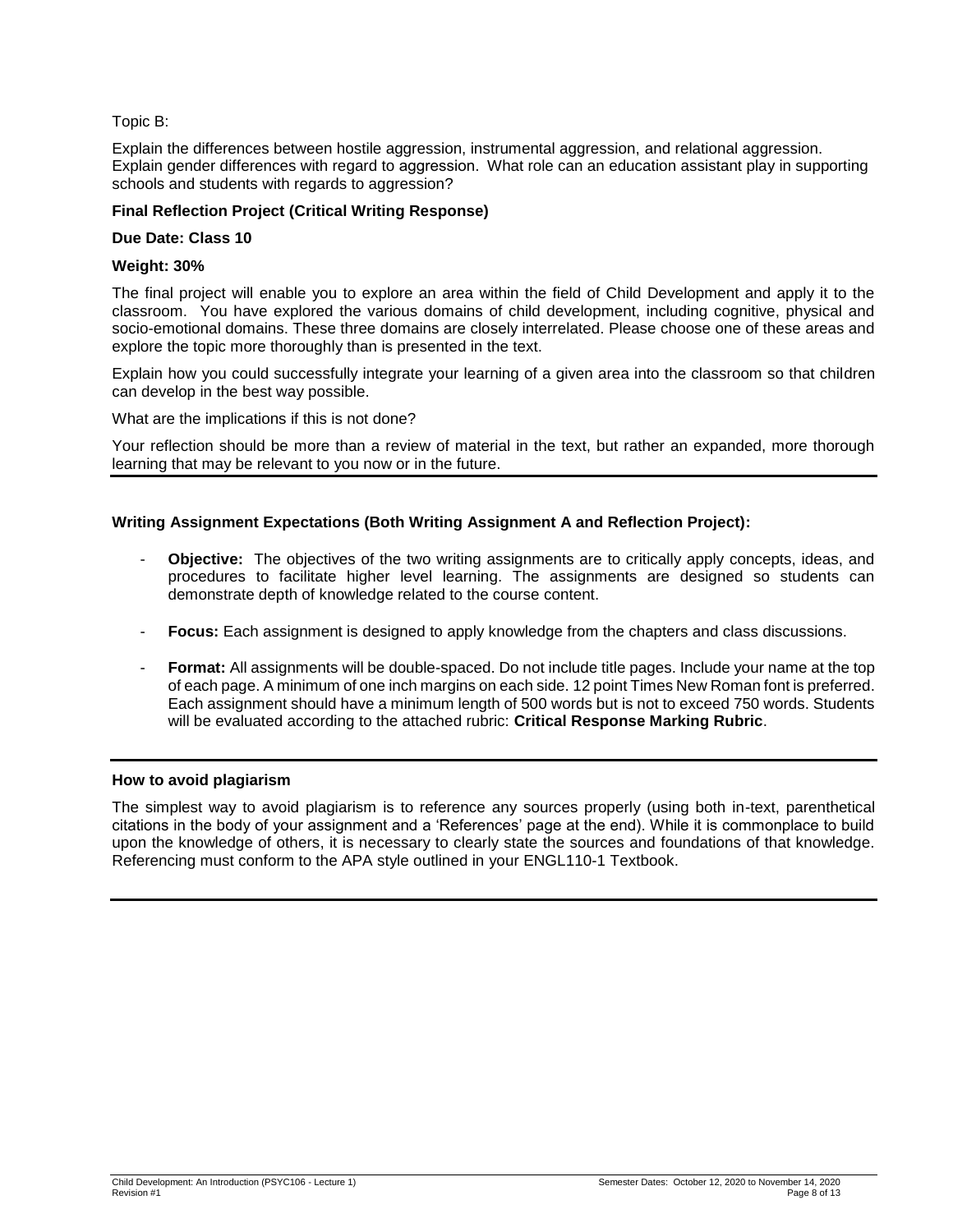# **Assignment Rubrics**

#### **Columbia College Critical Writing Response Marking Rubric** Revised Jan. 2018

| <b>Student's Name</b>                              |                                                                                                                                                                                                                                                       | <b>Course Code</b>                                                                                                                                                                                      | <b>Date</b>                                                                                                                                                                                                                                   | <b>Facilitator/Evaluator's Name</b>                                                                                                                                             |              |
|----------------------------------------------------|-------------------------------------------------------------------------------------------------------------------------------------------------------------------------------------------------------------------------------------------------------|---------------------------------------------------------------------------------------------------------------------------------------------------------------------------------------------------------|-----------------------------------------------------------------------------------------------------------------------------------------------------------------------------------------------------------------------------------------------|---------------------------------------------------------------------------------------------------------------------------------------------------------------------------------|--------------|
|                                                    | A<br>$10-9$                                                                                                                                                                                                                                           | В<br>$8 - 7$                                                                                                                                                                                            | $C-D$<br>$6-5$                                                                                                                                                                                                                                | F<br>$4 - 0$                                                                                                                                                                    | <b>Score</b> |
| <b>Quality of Response</b><br><b>Content/Ideas</b> | Demonstrates reflection,<br>insight, and accurate<br>interpretation of<br>assignment.<br>States main idea/opinion<br>$\bullet$<br>clearly.<br>Provides support for the<br>$\bullet$<br>main idea through<br>numerous, relevant<br>sources.            | Demonstrates reflection<br>and accurate<br>interpretation of<br>assignment.<br>States main idea /opinion<br>clearly.<br>Provides support for the<br>main idea through<br>number of relevant<br>sources. | • Demonstrates limited<br>response to assignment.<br>Partly identifies main<br>idea/opinion.<br>• Attempts some support<br>for the main idea, but it is<br>limited in applicability.                                                          | Creates limited response<br>$\bullet$<br>that is hard to follow.<br>Main idea/opinion not<br>identified.<br>Uses little to no<br>$\bullet$<br>references to support<br>opinion. |              |
| <b>Analysis</b>                                    | Explores issue<br>$\bullet$<br>thoroughly and with<br>insight, developing a<br>clear, original position<br>with persuasive<br>examples.<br>Demonstrates sound<br>logic.<br>Demonstrates excellent<br>critical thinking and<br>problem solving skills. | Explores issue well,<br>developing an original<br>position with and good<br>examples.<br>Demonstrates good logic.<br>Demonstrates very good<br>critical thinking and<br>problem solving skills.         | • Defines the issue, but<br>explores it inadequately.<br>• Uses examples<br>inconsistently and/or<br>examples are lacking.<br>• Demonstrates weakness<br>in logic.<br>• Demonstrates weak<br>critical thinking and<br>problem solving skills. | Defines issue<br>inadequately,<br>demonstrating a<br>simplistic view.<br>Lacks logic.<br>Demonstrates poor<br>$\bullet$<br>critical thinking and<br>problem solving skills.     |              |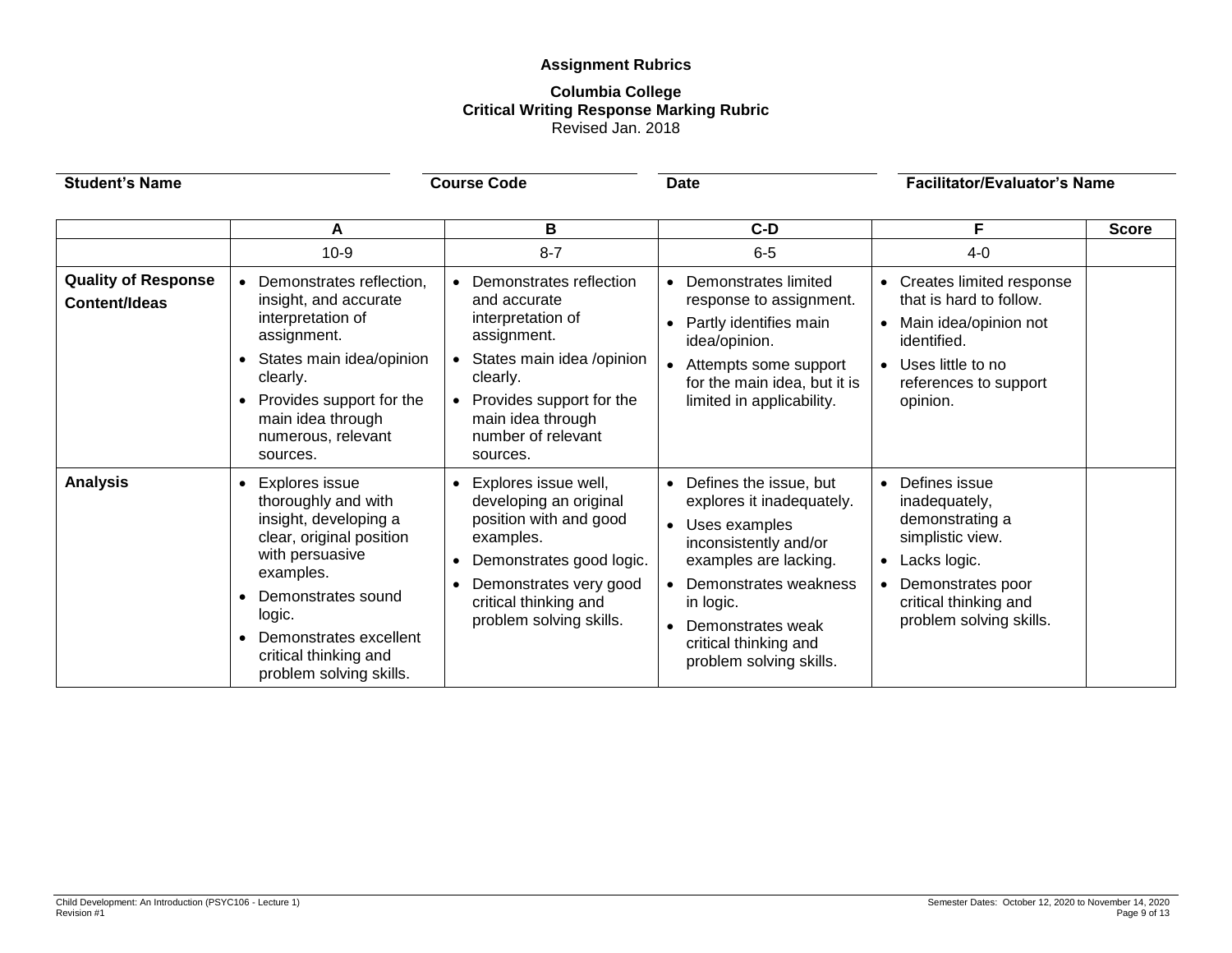|                                             | A                                                                                                                                                                                                                                                                                                                                                                                | B                                                                                                                                                                                                                                                                                                                                                                                             | $C-D$                                                                                                                                                                                                                                                                                                                                                              | F                                                                                                                                                                                                                                                                                            | <b>Score</b> |
|---------------------------------------------|----------------------------------------------------------------------------------------------------------------------------------------------------------------------------------------------------------------------------------------------------------------------------------------------------------------------------------------------------------------------------------|-----------------------------------------------------------------------------------------------------------------------------------------------------------------------------------------------------------------------------------------------------------------------------------------------------------------------------------------------------------------------------------------------|--------------------------------------------------------------------------------------------------------------------------------------------------------------------------------------------------------------------------------------------------------------------------------------------------------------------------------------------------------------------|----------------------------------------------------------------------------------------------------------------------------------------------------------------------------------------------------------------------------------------------------------------------------------------------|--------------|
|                                             | $10-9$                                                                                                                                                                                                                                                                                                                                                                           | $8 - 7$                                                                                                                                                                                                                                                                                                                                                                                       | $6-5$                                                                                                                                                                                                                                                                                                                                                              | $4 - 0$                                                                                                                                                                                                                                                                                      |              |
| <b>Style Expression of</b><br><b>Ideas</b>  | • Uses highly effective,<br>clearly focused, varied<br>sentences, addressing<br>audience and purpose.<br>Incorporates knowledge<br>$\bullet$<br>of stylistic techniques.<br>• Conveys all ideas with<br>originality and clarity.<br>• Uses rich, accurate and<br>effective word choice.<br>• Consistently<br>demonstrates original,<br>sincere and compelling<br>personal voice. | • Mostly uses effective,<br>well structured, focused,<br>varied sentences,<br>addressing audience and<br>purpose.<br>Demonstrates use of<br>$\bullet$<br>particular stylistic<br>techniques.<br>Conveys most ideas with<br>$\bullet$<br>originality and clarity.<br>Uses accurate and<br>$\bullet$<br>effective word choice.<br>• Mostly demonstrates<br>original, sincere personal<br>voice. | Demonstrates limited<br>attempts at creating<br>varied sentences to<br>address audience and<br>purpose.<br>• Often sentences are<br>somewhat awkward.<br>• Little attempt at using<br>stylistic techniques.<br>• Conveys some ideas<br>clearly.<br>• Uses vague, ineffective<br>word choice.<br>• Demonstrates little to no<br>development of a<br>personal voice. | Uses simplistic sentence<br>structures that are<br>awkward and do not<br>address audience and<br>purpose.<br>• No stylistic devices<br>attempted.<br>Most ideas are not<br>$\bullet$<br>conveyed clearly.<br>Inadequate word choice.<br>No evidence of a<br>personal voice.                  |              |
| <b>Organization and</b><br><b>Structure</b> | • Creates a sophisticated,<br>well developed<br>beginning, middle and<br>conclusion.<br>Connects all ideas<br>$\bullet$<br>logically.<br>• Uses a variety of<br>carefully crafted sentence<br>structures.<br>Consistently establishes<br>$\bullet$<br>appropriate paragraphing<br>and transitions.                                                                               | • Creates a well-developed<br>beginning, middle, and<br>conclusion.<br>Connects most ideas<br>$\bullet$<br>logically.<br>• Uses a variety of well-<br>structured sentence<br>• Most of the time<br>establishes appropriate<br>paragraphing and<br>transitions                                                                                                                                 | • Creates an unfocused<br>beginning, middle and a<br>simple conclusion.<br>• Creates answer that is<br>poorly structured.<br>• Uses some sentence<br>variety with errors that<br>begin to interfere with<br>meaning.<br>• Shows faulty<br>paragraphing and lack of<br>transitions.                                                                                 | Creates a limited<br>response with no clear<br>beginning, middle, and<br>conclusion.<br>Creates confusion in<br>$\bullet$<br>structure.<br>Uses little to no sentence<br>$\bullet$<br>structure variety.<br>Many structural errors<br>Weak to no paragraphing<br>$\bullet$<br>or transition. |              |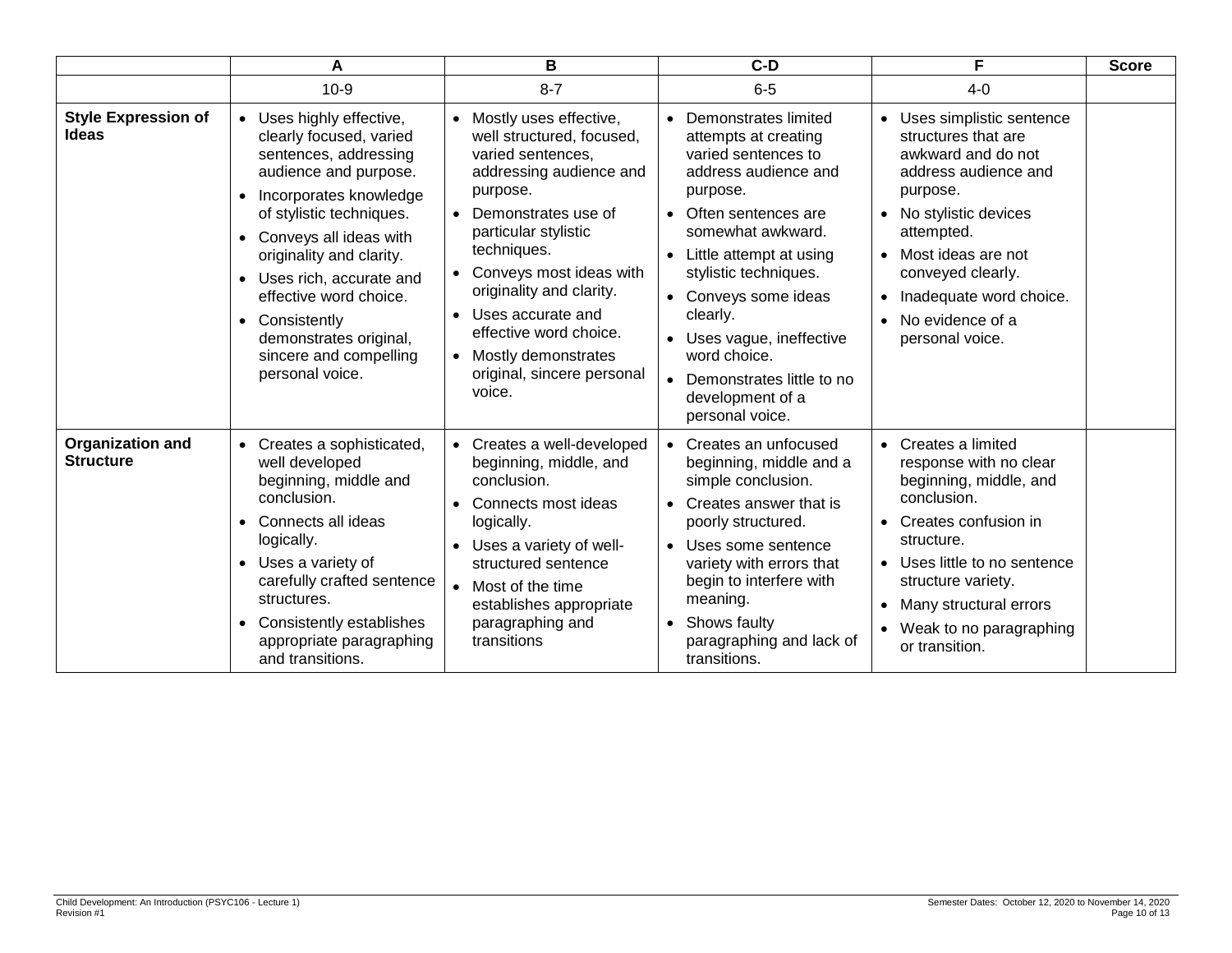|                                                      | A                                                                                                                                                                                                                                                                                     | В                                                                                                                                                                                                                                                                                                         | $C-D$                                                                                                                                                                                                                                                                                                                                                     | F                                                                                                                                                                                                                                                                                                                                                           | <b>Score</b> |
|------------------------------------------------------|---------------------------------------------------------------------------------------------------------------------------------------------------------------------------------------------------------------------------------------------------------------------------------------|-----------------------------------------------------------------------------------------------------------------------------------------------------------------------------------------------------------------------------------------------------------------------------------------------------------|-----------------------------------------------------------------------------------------------------------------------------------------------------------------------------------------------------------------------------------------------------------------------------------------------------------------------------------------------------------|-------------------------------------------------------------------------------------------------------------------------------------------------------------------------------------------------------------------------------------------------------------------------------------------------------------------------------------------------------------|--------------|
|                                                      | $10-9$                                                                                                                                                                                                                                                                                | $8 - 7$                                                                                                                                                                                                                                                                                                   | $6-5$                                                                                                                                                                                                                                                                                                                                                     | 4-0                                                                                                                                                                                                                                                                                                                                                         |              |
| Mechanics,<br>Grammar,<br><b>Professional Format</b> | Mainly error free.<br>٠<br>Uses APA citation<br>$\bullet$<br>correctly where<br>applicable for referencing<br>sources.<br>Meets and exceeds all<br>$\bullet$<br>requirements for an<br>excellent academic<br>response.<br>Meets and exceeds all<br>requirements of the<br>assignment. | • A few minor errors in<br>usage, grammar, or<br>mechanics.<br>Generally uses APA<br>citation correctly where<br>applicable for referencing<br>sources.<br>Meets most requirements<br>$\bullet$<br>for a well written<br>academic response.<br>Meets most requirements<br>$\bullet$<br>of the assignment. | Frequent errors in usage,<br>grammar, and<br>mechanics, beginning to<br>interfere with the<br>readability and meaning<br>of the paper.<br>Uses APA citation<br>inconsistently and with<br>errors when sources are<br>used.<br>Meets a few<br>requirements for an<br>acceptable academic<br>response.<br>Meets a few<br>requirements of the<br>assignment. | Numerous errors in<br>usage, grammar, and<br>mechanics, affecting the<br>readability and meaning<br>of the paper.<br>Many errors in APA<br>citation, demonstrating<br>lack of citation knowledge<br>when sources are used.<br>Meets few requirements<br>for an acceptable<br>academic response.<br>Meets little to no<br>requirements of the<br>assignment. |              |

**Plagiarism: A "0" grade will be given to a paper where significant sections of the paper were copied from other, unattributed sources.**

**Total Score out of 50:**

**Facilitator/Evaluator's Comments:**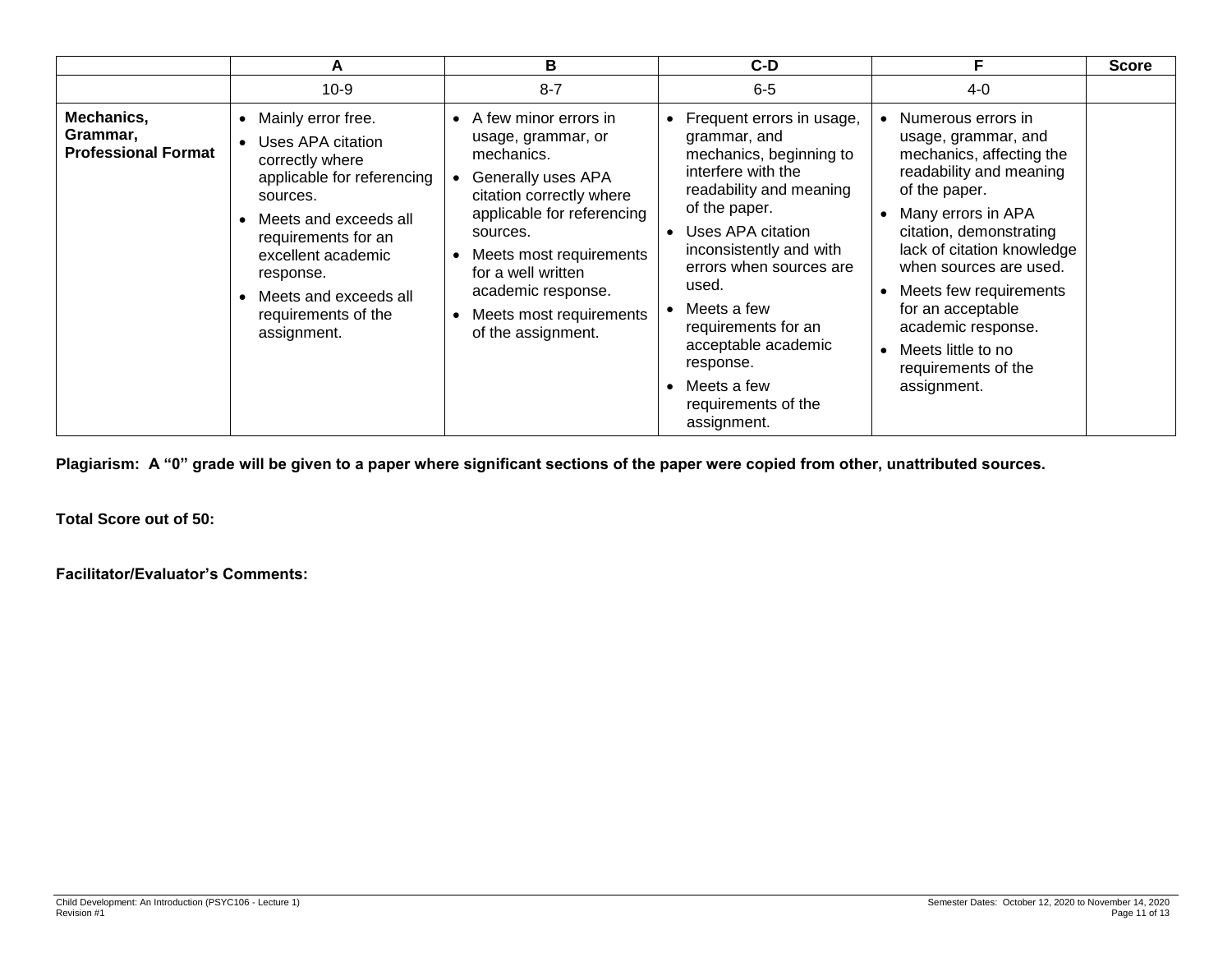#### **Columbia College Oral Presentation Rubric Last Revised: January 23, 2014**

| <b>Student's Name</b> |                                                                                                                                                                                                                                                                                                                                                                                                                                                     | <b>Course Code</b>                                                                                                                                                                                                                                                                                                                                                                                                                                                    | <b>Date</b>                                                                                                                                                                                                                                                                                                                                                                                                                                          | <b>Facilitator/Evaluator's Name</b>                                                                                                                               |              |
|-----------------------|-----------------------------------------------------------------------------------------------------------------------------------------------------------------------------------------------------------------------------------------------------------------------------------------------------------------------------------------------------------------------------------------------------------------------------------------------------|-----------------------------------------------------------------------------------------------------------------------------------------------------------------------------------------------------------------------------------------------------------------------------------------------------------------------------------------------------------------------------------------------------------------------------------------------------------------------|------------------------------------------------------------------------------------------------------------------------------------------------------------------------------------------------------------------------------------------------------------------------------------------------------------------------------------------------------------------------------------------------------------------------------------------------------|-------------------------------------------------------------------------------------------------------------------------------------------------------------------|--------------|
| Area                  | A (85% - 100%)<br>$10.0 - 7.0$                                                                                                                                                                                                                                                                                                                                                                                                                      | B - C- (55% - 84%)<br>$6.9 - 5.5$                                                                                                                                                                                                                                                                                                                                                                                                                                     | $D(50\% - 54\%)$<br>$5.4 - 5.0$                                                                                                                                                                                                                                                                                                                                                                                                                      | F (0 - 49%)<br>$4.9 - 0$                                                                                                                                          | <b>Score</b> |
| Organization          | Creates introduction that is<br>$\bullet$<br>unique, clearly focused and<br>engages the audience.<br>Organizes content logically,<br>$\bullet$<br>making entire presentation<br>easy to follow.<br>Builds main points through<br>$\bullet$<br>carefully selected and original<br>examples/references.<br>Has effective transition<br>$\bullet$<br>between sections.<br>Summarizes all key points and<br>$\bullet$<br>stimulates thought at the end. | Creates introduction that is<br>$\bullet$<br>original, clearly focused and<br>gets the attention of the<br>audience.<br>Organizes content logically,<br>$\bullet$<br>making most of the<br>presentation easy to follow.<br>Builds main points through<br>$\bullet$<br>carefully selected examples/<br>references.<br>Has a transition between most<br>$\bullet$<br>sections.<br>Summarizes most key points<br>$\bullet$<br>and stimulates some thought at<br>the end. | Creates an introduction that<br>$\bullet$<br>tends to be unfocused.<br>Doesn't engage the<br>$\bullet$<br>audience's interest.<br>Content appears disorganized,<br>without logic and consistency.<br>Builds a few main points with<br>$\bullet$<br>details, but most ideas are<br>unsupported.<br>Few to no transitions are<br>$\bullet$<br>evident.<br>Little to no summarizing<br>$\bullet$<br>evident. Ending does not<br>stimulate much thought. | Presentation shows little<br>to no logical organization.<br>Content is difficult to<br>follow.<br>Not a thoughtful<br>$\bullet$<br>presentation.                  |              |
| <b>Content</b>        | Provides evidence of<br>$\bullet$<br>supporting research to back all<br>main points.<br>Gives a complete explanation<br>$\bullet$<br>of all key points.<br>Uses relevant examples/<br>$\bullet$<br>references.                                                                                                                                                                                                                                      | Provides evidence of<br>$\bullet$<br>supporting research. To back<br>most points.<br>Gives an explanation of most<br>key points.<br>Uses some relevant examples/<br>references.                                                                                                                                                                                                                                                                                       | Provides evidence that not<br>$\bullet$<br>enough research has been<br>done to support the content.<br>Gives an incomplete<br>explanation of key points.<br>Uses a few relevant examples/<br>$\bullet$<br>references.                                                                                                                                                                                                                                | Indicates little to no<br>$\bullet$<br>research.<br>Gives a limited<br>$\bullet$<br>explanation of a few<br>points.<br>Uses little to no examples/<br>references. |              |